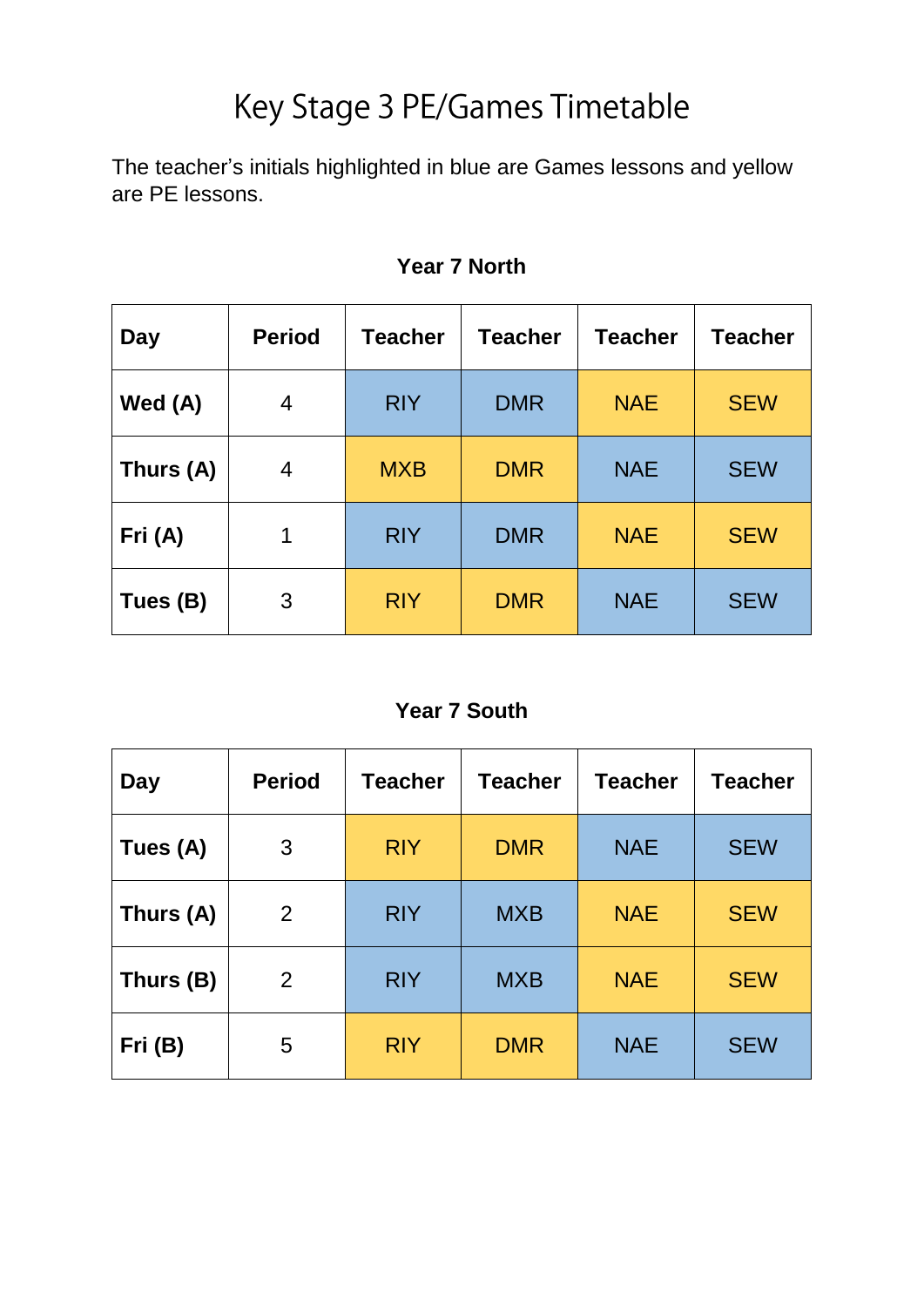| Day       | <b>Period</b> | <b>Teacher</b> | <b>Teacher</b> | <b>Teacher</b> | <b>Teacher</b> |
|-----------|---------------|----------------|----------------|----------------|----------------|
| Wed (A)   | 5             | <b>MXB</b>     | <b>DMR</b>     | <b>NAE</b>     | <b>SEW</b>     |
| Fri (A)   | 2             | <b>MXB</b>     | <b>DMR</b>     | <b>NAE</b>     | <b>SEW</b>     |
| Wed $(B)$ | 5             | <b>MXB</b>     | <b>DMR</b>     | <b>NAE</b>     | <b>SEW</b>     |
| Fri (B)   | 2             | <b>MXB</b>     | <b>DMR</b>     | <b>NAE</b>     | <b>SEW</b>     |

# **Year 8 North**

## **Year 8 South**

| Day       | <b>Period</b> | <b>Teacher</b> | <b>Teacher</b> | <b>Teacher</b> | <b>Teacher</b> |
|-----------|---------------|----------------|----------------|----------------|----------------|
| Tues (A)  | 1             | <b>MXB</b>     | <b>DMR</b>     | <b>NAE</b>     | <b>SEW</b>     |
| Wed (A)   | 1             | <b>MXB</b>     | <b>DMR</b>     | <b>NAE</b>     | <b>SEW</b>     |
| Tues (B)  | 1             | <b>MXB</b>     | <b>DMR</b>     | <b>NAE</b>     | <b>SEW</b>     |
| Wed $(B)$ |               | <b>MXB</b>     | <b>DMR</b>     | <b>NAE</b>     | <b>SEW</b>     |